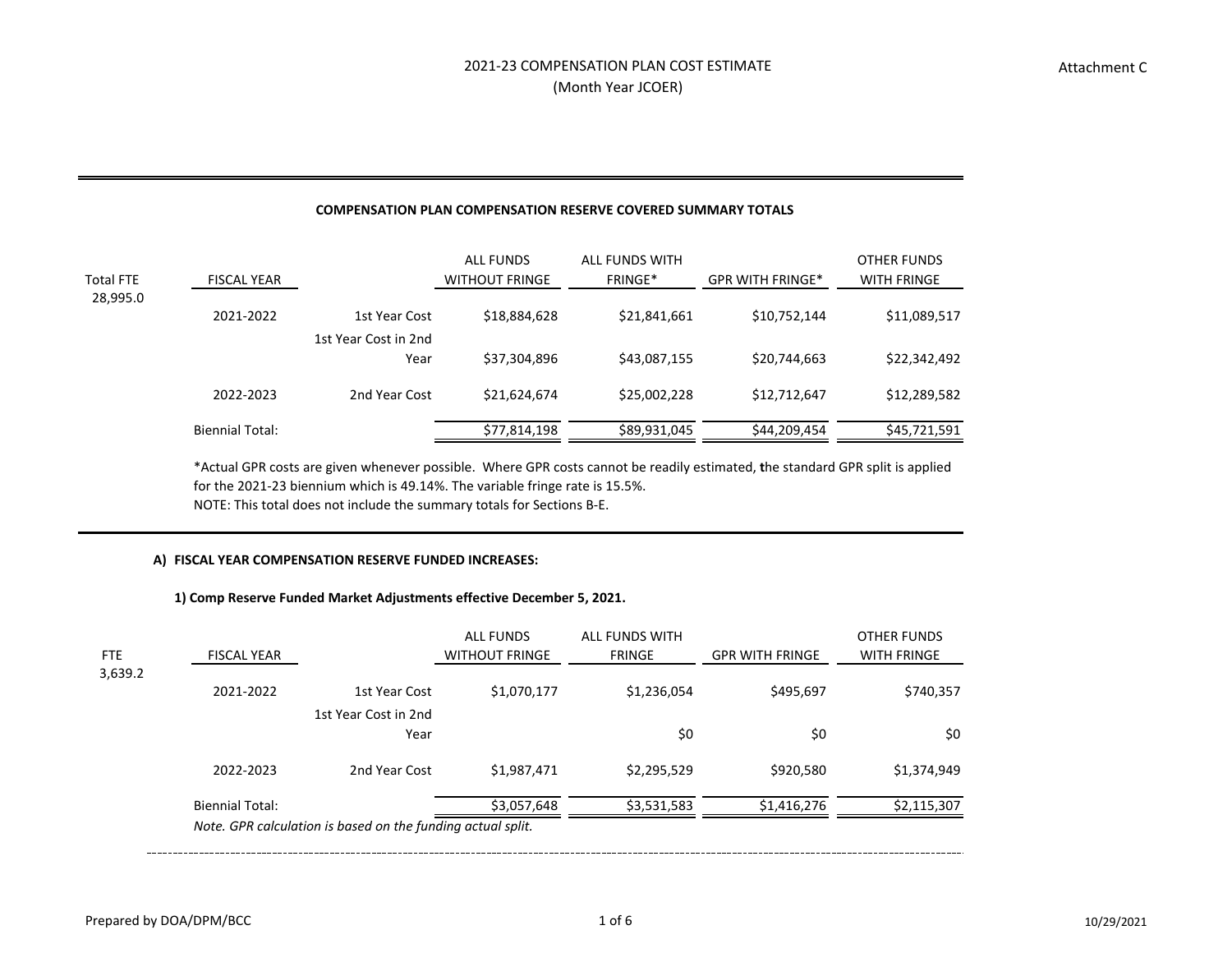## 2) General Wage Adjustments Classified and Unclassified (2% eff. 1-2-22 and 2% eff. 1-1-23) Ineligibles: elected and fixed-term officials, merit progression attorneys, represented Trades, and represented State Patrol. **Costs for judges and justices are not included here.**

|        |                        |                      | <b>ALL FUNDS</b>      | ALL FUNDS WITH |                        | <b>OTHER FUNDS</b> |
|--------|------------------------|----------------------|-----------------------|----------------|------------------------|--------------------|
| FTE    | <b>FISCAL YEAR</b>     |                      | <b>WITHOUT FRINGE</b> | <b>FRINGE</b>  | <b>GPR WITH FRINGE</b> | <b>WITH FRINGE</b> |
| 28,514 |                        |                      |                       |                |                        |                    |
|        | 2021-2022              | 1st Year Cost        | \$16,116,617          | \$18,614,693   | \$8,482,855            | \$10,131,837       |
|        |                        | 1st Year Cost in 2nd |                       |                |                        |                    |
|        |                        | Year                 | \$34,919,336          | \$40,331,833   | \$18,379,520           | \$21,952,313       |
|        |                        |                      |                       |                |                        |                    |
|        | 2022-2023              | 2nd Year Cost        | \$16,431,651          | \$18,978,557   | \$8,647,529            | \$10,331,027       |
|        |                        |                      |                       |                |                        |                    |
|        | <b>Biennial Total:</b> |                      | \$67,467,604          | \$77,925,083   | \$35,509,904           | \$42,415,178       |

### **3) Increases in Rates for Office for Elected Officials (Legislators, District Attorneys, Constitutional Officers)**

Note. District Attorneys will not receive an increase in the 2021‐23 fiscal biennium.

| FTE                          | <b>FISCAL YEAR</b> |                              | <b>ALL FUNDS</b><br><b>WITHOUT FRINGE</b> | ALL FUNDS WITH<br><b>FRINGE</b> | <b>GPR WITH FRINGE</b> | OTHER FUNDS<br><b>WITH FRINGE</b> |
|------------------------------|--------------------|------------------------------|-------------------------------------------|---------------------------------|------------------------|-----------------------------------|
| 209.0                        | 2021-2022          | 1st Year Cost                | \$0                                       | \$0                             | \$0                    | \$0                               |
|                              |                    | 1st Year Cost in 2nd<br>Year | \$0                                       | \$0                             | \$0<br>\$0             | \$0                               |
|                              | 2022-2023          | 2nd Year Cost                | \$81,875                                  | \$94,566                        | \$87,599               | \$6,967                           |
|                              | Biennial Total:    |                              | \$81,875                                  | \$94,566                        | \$87,599               | \$6,967                           |
| ,,,,,,,,,,,,,,,,,,,,,,,,,,,, |                    |                              |                                           |                                 |                        |                                   |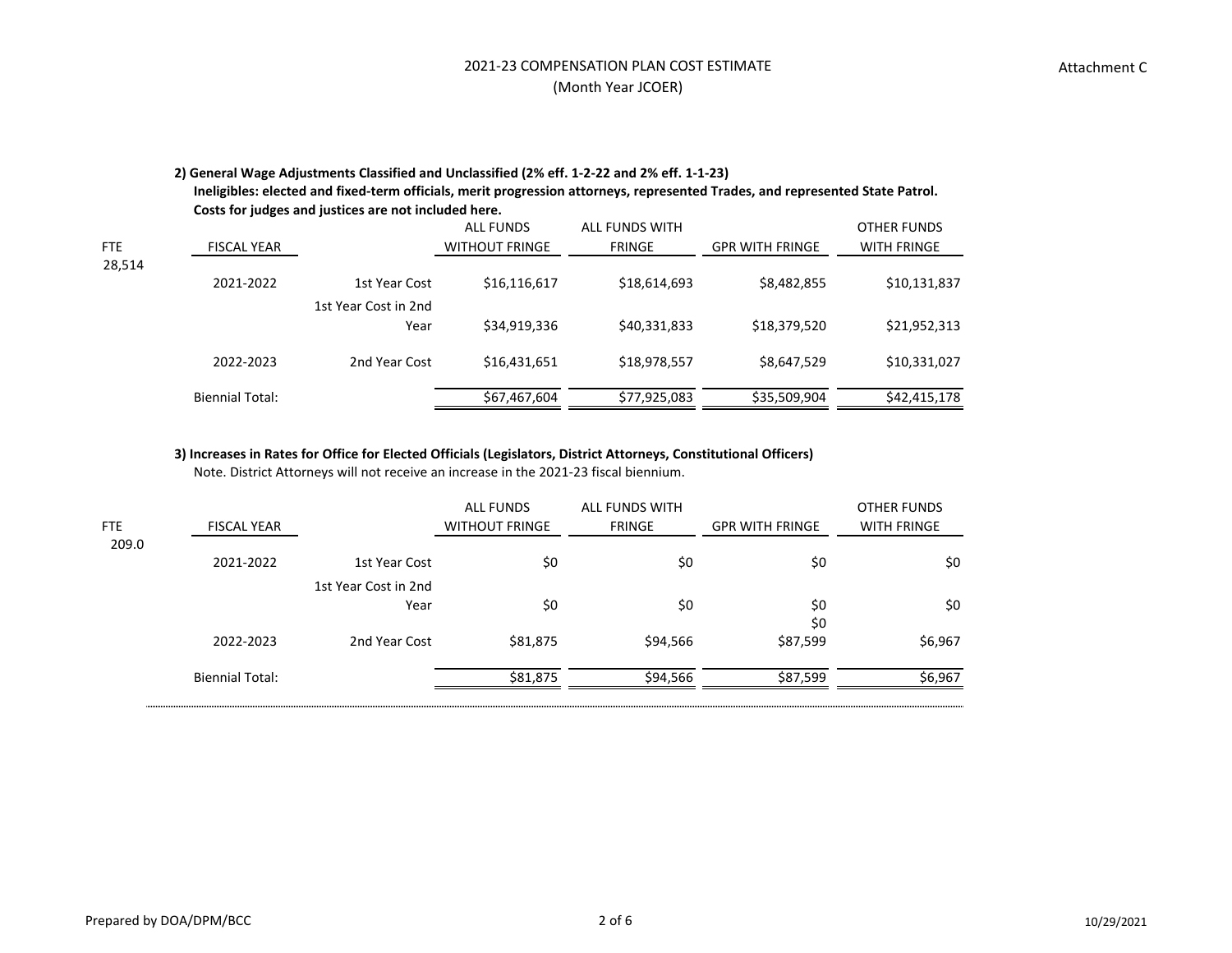## **4) Increases in Rates for Office for Justices and Judges (Supreme, Appeals, Circuit)** Assumes 2% GWA and 3% mkt eff. 1-2-22 and 2% GWA and 4% mkt eff. 1-1-23.

| <b>FTE</b> | <b>FISCAL YEAR</b>     |                                                                                                                                                                                                                                                                                                             | <b>ALL FUNDS</b><br><b>WITHOUT FRINGE</b> | ALL FUNDS WITH<br><b>FRINGE</b> | <b>GPR WITH FRINGE</b> | <b>OTHER FUNDS</b><br><b>WITH FRINGE</b> |
|------------|------------------------|-------------------------------------------------------------------------------------------------------------------------------------------------------------------------------------------------------------------------------------------------------------------------------------------------------------|-------------------------------------------|---------------------------------|------------------------|------------------------------------------|
| 272.0      | 2021-2022              | 1st Year Cost                                                                                                                                                                                                                                                                                               | \$943,522                                 | \$1,089,768                     | \$1,089,768            | \$0                                      |
|            |                        | 1st Year Cost in 2nd<br>Year                                                                                                                                                                                                                                                                                | \$2,044,299                               | \$2,361,165                     | \$2,361,165            | \$0                                      |
|            | 2022-2023              | 2nd Year Cost                                                                                                                                                                                                                                                                                               | \$1,191,136                               | \$1,375,762                     | \$1,375,762            | \$0                                      |
|            | <b>Biennial Total:</b> | $\mathbf{A}$ , $\mathbf{A}$ , $\mathbf{A}$ , $\mathbf{A}$ , $\mathbf{A}$ , $\mathbf{A}$ , $\mathbf{A}$ , $\mathbf{A}$ , $\mathbf{A}$ , $\mathbf{A}$ , $\mathbf{A}$ , $\mathbf{A}$ , $\mathbf{A}$ , $\mathbf{A}$ , $\mathbf{A}$ , $\mathbf{A}$ , $\mathbf{A}$ , $\mathbf{A}$ , $\mathbf{A}$ , $\mathbf{A}$ , | \$4,178,957                               | \$4,826,695                     | \$4,826,695            | \$0                                      |

Note. Budget funding for market protion only is \$661,900 in FY22, and \$2,360,300 in FY23, for biennium total of \$3,022,200.

#### **5) Effective with Comp Plan, Pay Progression for Nursing Assistants and Resident Care Technicians**

| FTE.<br>665.0 | <b>FISCAL YEAR</b>          | <b>WITHOUT FRINGE</b>                                   |                                                                                                                                                                                                                                                                                                                                  | ALL FUNDS WITH<br><b>FRINGE</b> | <b>GPR WITH FRINGE</b> | <b>OTHER FUNDS</b><br><b>WITH FRINGE</b> |
|---------------|-----------------------------|---------------------------------------------------------|----------------------------------------------------------------------------------------------------------------------------------------------------------------------------------------------------------------------------------------------------------------------------------------------------------------------------------|---------------------------------|------------------------|------------------------------------------|
|               | 2021-2022                   | 1st Year Cost                                           | \$166,562                                                                                                                                                                                                                                                                                                                        | \$192,379                       | \$1,074                | \$191,305                                |
|               |                             | 1st Year Cost in 2nd<br>Year                            | \$341,261                                                                                                                                                                                                                                                                                                                        | \$394,156                       | \$3,978                | \$390,179                                |
|               | 2022-2023                   | 2nd Year Cost                                           | \$55,492                                                                                                                                                                                                                                                                                                                         | \$64,093                        | \$1,682                | \$62,412                                 |
|               | <b>Biennial Total:</b><br>. | $\cdot$ $\cdot$ $\cdot$ $\cdot$ $\cdot$ $\cdot$ $\cdot$ | \$563,315<br>$\frac{1}{2}$ $\frac{1}{2}$ $\frac{1}{2}$ $\frac{1}{2}$ $\frac{1}{2}$ $\frac{1}{2}$ $\frac{1}{2}$ $\frac{1}{2}$ $\frac{1}{2}$ $\frac{1}{2}$ $\frac{1}{2}$ $\frac{1}{2}$ $\frac{1}{2}$ $\frac{1}{2}$ $\frac{1}{2}$ $\frac{1}{2}$ $\frac{1}{2}$ $\frac{1}{2}$ $\frac{1}{2}$ $\frac{1}{2}$ $\frac{1}{2}$ $\frac{1}{2}$ | \$650,629<br>. .                | \$6,734                | \$643,895                                |

Note. Budget GPR funding is \$52,700 in FY22 and \$68,000 in FY23, for <sup>a</sup> biennium total of \$120,700.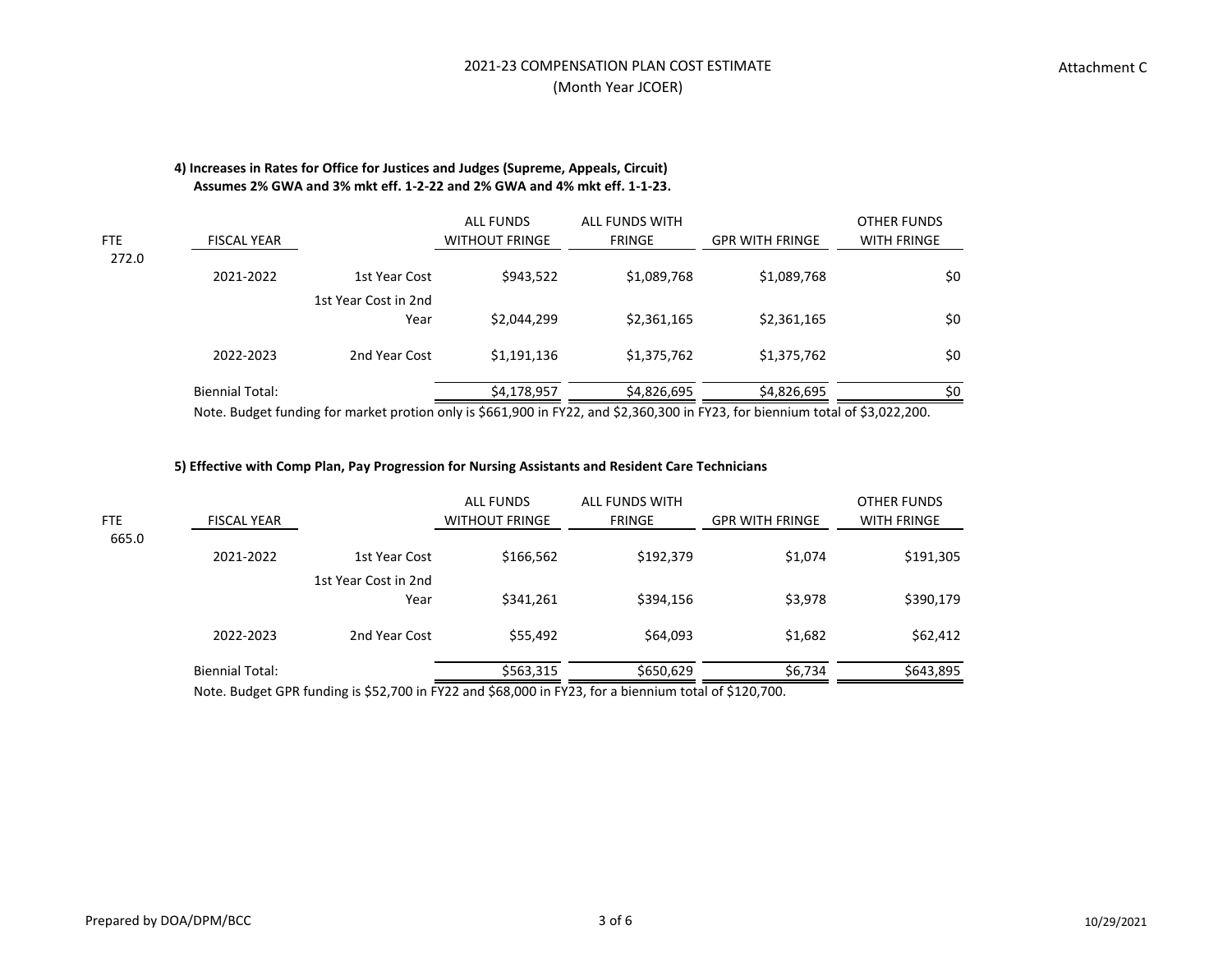## **6) Effective January 1, 2023, increase night and weekend differentials to \$0.80 per hour.**

| <b>FTE</b> | <b>FISCAL YEAR</b>     |                                          | <b>ALL FUNDS</b><br><b>WITHOUT FRINGE</b> | ALL FUNDS WITH<br><b>FRINGE</b> | <b>GPR WITH FRINGE</b> | <b>OTHER FUNDS</b><br><b>WITH FRINGE</b> |
|------------|------------------------|------------------------------------------|-------------------------------------------|---------------------------------|------------------------|------------------------------------------|
| 19,786.0   | 2021-2022              | 1st Year Cost                            | \$0                                       | \$0                             | \$0                    | \$0                                      |
|            |                        |                                          |                                           |                                 |                        |                                          |
|            |                        | 1st Year Cost in 2nd                     |                                           |                                 |                        |                                          |
|            |                        | Year                                     | \$0                                       | \$0                             | \$0                    | \$0                                      |
|            | 2022-2023              | 2nd Year Cost                            | \$1,371,549                               | \$1,584,139                     | \$1,102,526            | \$481,613                                |
|            | <b>Biennial Total:</b> |                                          | \$1,371,549                               | \$1,584,139                     | \$1,102,526            | \$481,613                                |
|            |                        | Note. Budget GPR funding is \$1,194,400. |                                           |                                 |                        |                                          |

### 7) Continuing from 2019-21 Plan, long-term service awards for protective status employees at DOC and DHS

|         |                        |                                                                                                    | ALL FUNDS             | ALL FUNDS WITH |                        | <b>OTHER FUNDS</b> |
|---------|------------------------|----------------------------------------------------------------------------------------------------|-----------------------|----------------|------------------------|--------------------|
| FTE     | <b>FISCAL YEAR</b>     |                                                                                                    | <b>WITHOUT FRINGE</b> | <b>FRINGE</b>  | <b>GPR WITH FRINGE</b> | <b>WITH FRINGE</b> |
| 1,660.0 |                        |                                                                                                    |                       |                |                        |                    |
|         | 2021-2022              | 1st Year Cost                                                                                      | \$587,750             | \$708,768      | \$682,750              | \$26,018           |
|         |                        | 1st Year Cost in 2nd                                                                               |                       |                |                        |                    |
|         |                        | Year                                                                                               | \$0                   | \$0            | \$0                    | \$0                |
|         | 2022-2023              | 2nd Year Cost                                                                                      | \$505,500             | \$609,582      | \$576,969              | \$32,613           |
|         | <b>Biennial Total:</b> |                                                                                                    | \$1,093,250           | \$1,318,350    | \$1,259,719            | \$58,631           |
|         |                        | Nets, Budget CBB funding is 6703 COO in FV33 and FOO 000 in FV33 faxe biompium total of 61,403 FOO |                       |                |                        |                    |

Note. Budget GPR funding is \$703,600 in FY22 and 598,900 in FY23 for <sup>a</sup> biennium total of \$1,402,500. Note. Variable fringe of 20.59% applied for these protective status employees.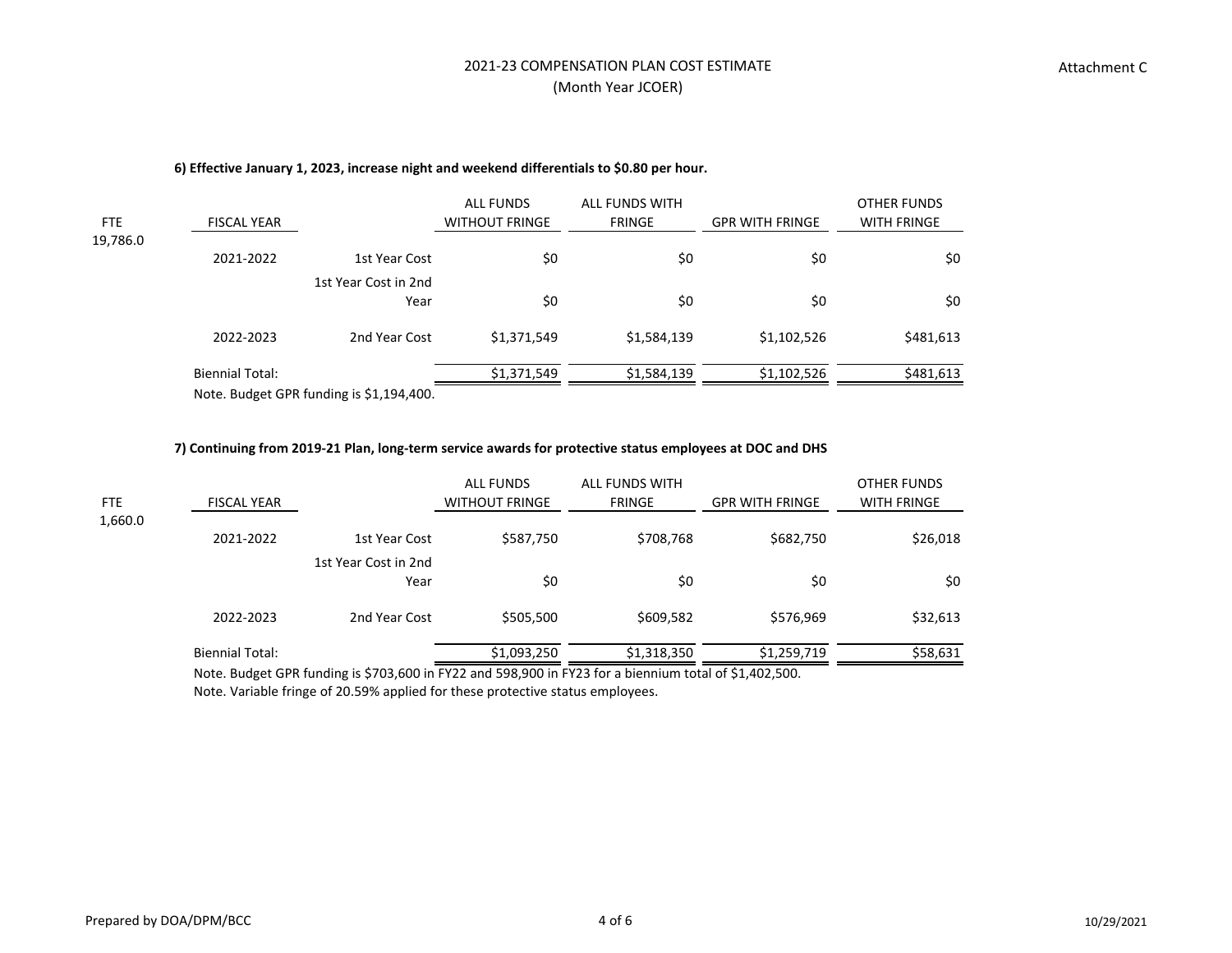### **B) AGENCY FUNDED INCREASES:**

Agency funded adjustments as follows in all funds, including variable fringe as applicable

|    | Biennium Cost* |    | <b>GPR Biennium Cost</b> |                               |                                                                          |
|----|----------------|----|--------------------------|-------------------------------|--------------------------------------------------------------------------|
| \$ | 65,419         | \$ |                          | - Effective with Plan         | \$0.75 increase to the Insurance and Financial Examiner add-ons          |
| S  | 1,302,672      | S  |                          | 990,796 Effective with Plan   | \$496 annual coverage for legal bar dues for Attorneys                   |
|    | 21,067         | Ś  |                          | - Effective with Plan         | Make Construction Reps eligible for \$0.30 Asbestos Supervisor add-on    |
|    | 70,242         | \$ |                          | 4,879 Effective with Plan     | Move the IS Classification in A-2.03 to the Min of the appropriate range |
|    | 25,872         | S  |                          | - Effective with Plan         | Create a Master Plumber Add-on                                           |
|    | 528,639        | S  |                          | 12,156 Effective with Plan    | Increase the Pay Schedule 14 Pay Progression by 5%                       |
|    | 158,004        | S  |                          | 1/2/2021                      | \$3.00 create add-on for the DOC Juvenile School Teachers                |
|    | 94,248         | Ś  |                          | - Effective with Plan         | Create the DSPS Universal Building Inspector Add-ons                     |
|    | 103,488        | S  |                          | 103,488 Effective with Plan   | Create the DOR Revenue Economist-Confidential Add-ons                    |
|    | 131,208        | S  |                          | 102,890 Effective with Plan   | Increase the Attorney Supervisor Add-on by \$0.25                        |
|    | 38,831         | S  |                          | 21,866 Effective with Plan    | Boot Allowance Increase                                                  |
|    | 21,720         | S  |                          | - Effective with Plan         | <b>Excise Tax Agent Progression</b>                                      |
|    | 27,073         | S  |                          | - Effective with Plan         | Create \$1.50 add-on for certain law enforcement training duties         |
|    | 1,469,784      | S  |                          | 47,464 Effective with Plan    | Acceleration of the Capitol Police and Warden Pay Progression            |
|    | 1,594,692      |    | 914,899                  | Effective with Plan           | Modification of the Nurse Clinician 2 Pay Structure                      |
| S  | 1,109,110      | S  | 971,371                  | 1/2/2022                      | Increase security progression minimum rates by \$0.47/hr                 |
|    | 3,110,298      | S  | 2,927,239                | 1/2/2022                      | Create additional security progression point at 20 years of service      |
| S  | 792,463        | S  |                          | 515,639 Effective with Plan   | Create a Referral Bonus program for 24x7 facilities                      |
| Ś  | 15,399,800     | S  |                          | 4,442,166 Effective with Plan | Agency Funded market                                                     |
|    | indeterminate  |    |                          | <b>Effective with Plan</b>    | \$100 increase to the damaged personal items reimbursement.              |
|    | indeterminate  |    |                          | <b>Effective with Plan</b>    | Create Supplemental Pay for court appearance time                        |

 $$ 26,064,630 \quad $ 11,054,853$ 

\*Need to prorate FY22 cost, when plan date is determined.